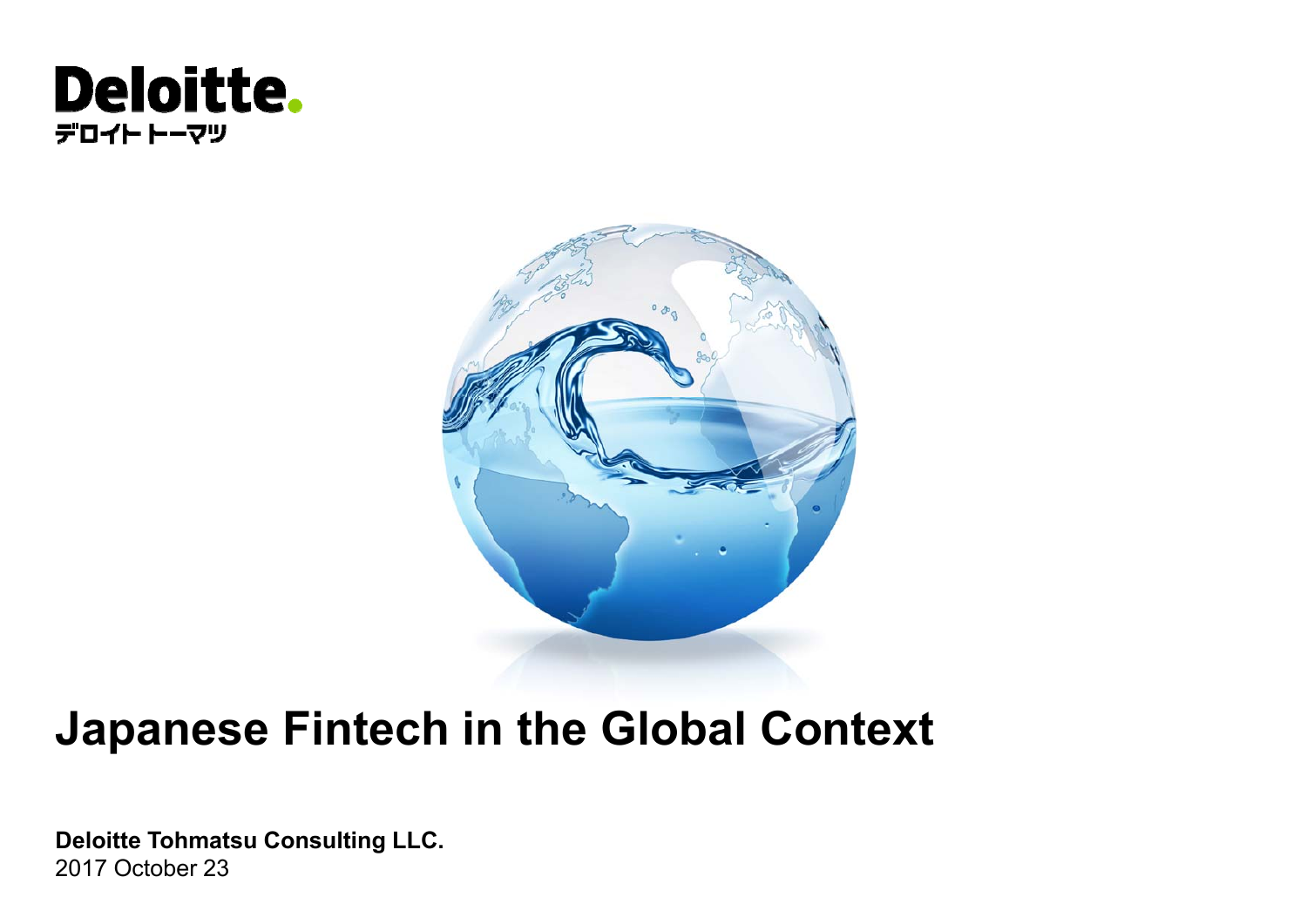## **1. Fintech investments worldwide**

Venture capital firms' fintech investments have been concentrated in China, the U.S., and the U.K.. The differences in investment amounts largely reflect the scale and challenges for the B2C business and the position of the financial sector. **China** 

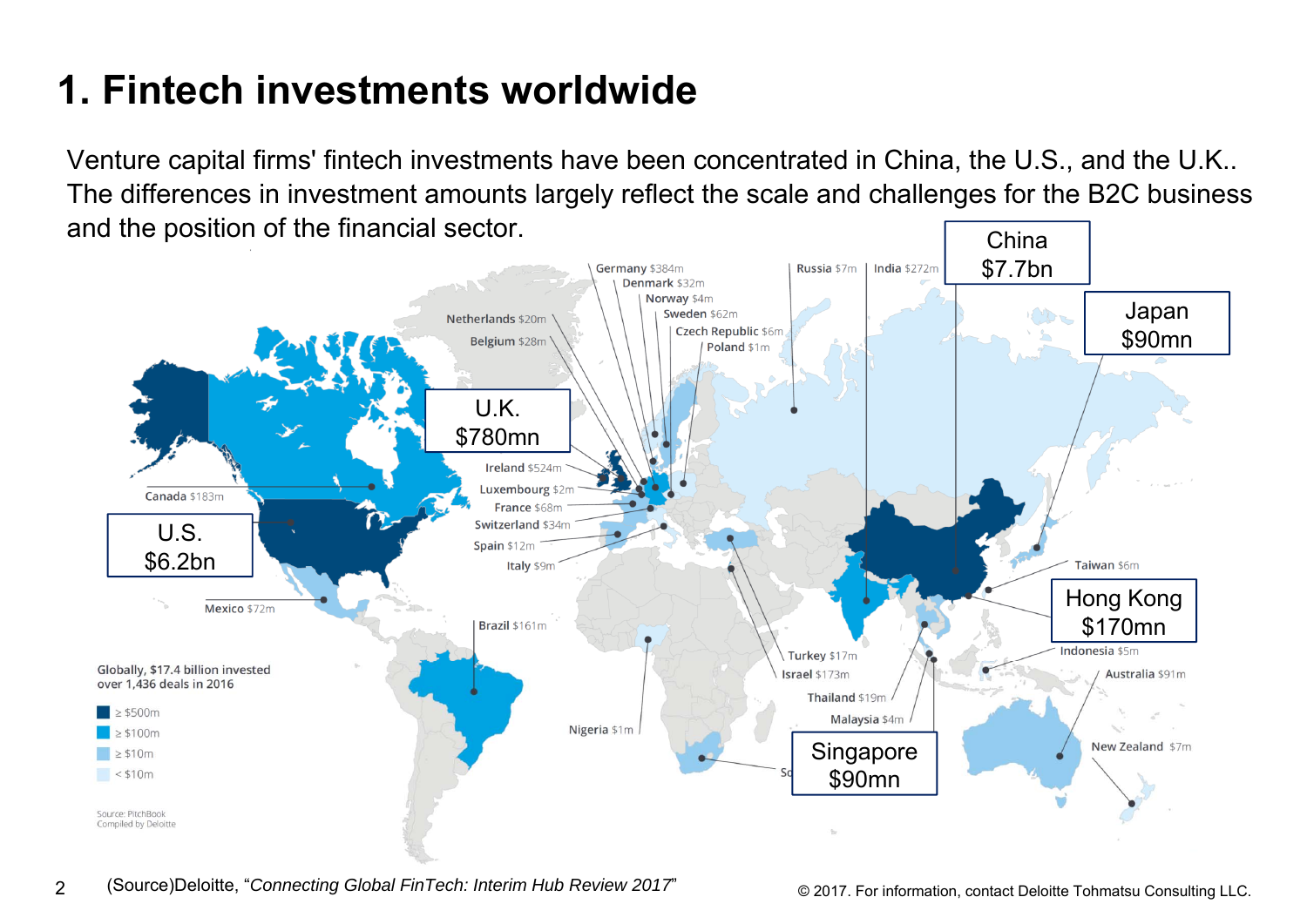### **2. Attractiveness of cities worldwide as fintech hubs**

Tokyo ranks about average among cities worldwide as a fintech hub and ranks on the low side as a financial center. Uncertain regulations and difficulties for innovation are reasons for Tokyo's relatively low ranking as a financial center.

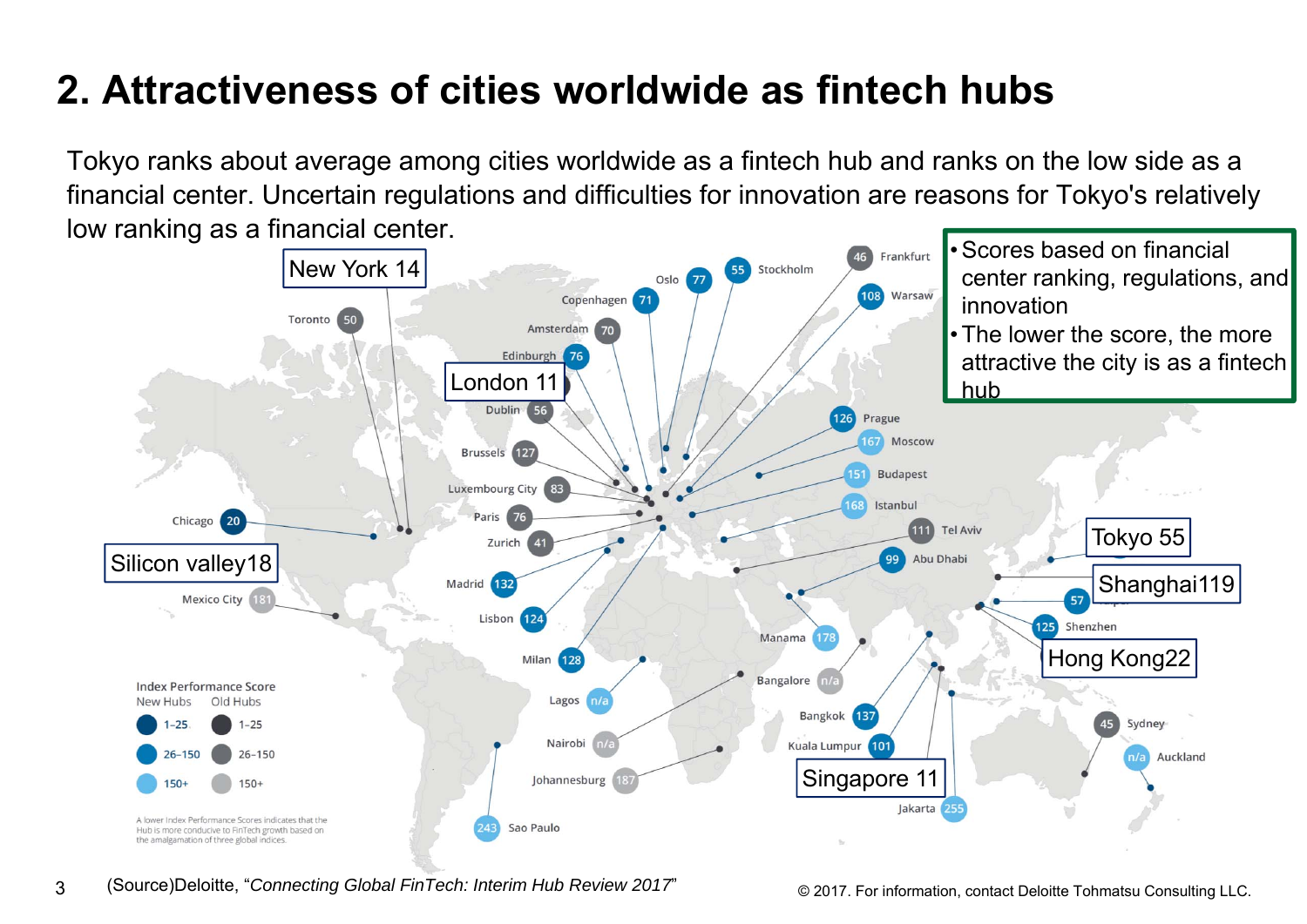## **3. Functionality of cities worldwide as fintech hubs**

Tokyo ranks fairly high in terms of government support but not notably higher than other cities in terms of other indicators. No matter how much government support increases, the city's fundamental problems as a fintech hub are unlikely to be resolved.

• Assessment of fintech developments

• The higher the score, the more capable the city is of being a fintech hub

|                       | Gov't<br>support | <b>Culture of</b><br>innovation | Labor<br>market | <b>Consumer</b><br>acceptance<br>of FinTech | <b>Entry by</b><br>overseas<br><b>startups</b> | <b>Regulations</b> |
|-----------------------|------------------|---------------------------------|-----------------|---------------------------------------------|------------------------------------------------|--------------------|
| Tokyo                 | $\overline{4}$   | 3                               | 3               | 3                                           | 3                                              | 3                  |
| Shanghai              | $\overline{4}$   | $\overline{4}$                  | $\overline{4}$  | 5                                           | 3                                              | 3                  |
| Hong Kong             | $\overline{2}$   | 5                               | $\overline{4}$  | 5                                           | 5                                              | 3                  |
| Singapore             | 5                | $\overline{4}$                  | 5               | $\overline{4}$                              | $\overline{4}$                                 | 5                  |
| London                | 5                | $\overline{4}$                  | 5               | 5                                           | 3                                              | 5                  |
| New York              | 5                | 5                               | $\overline{4}$  | 5                                           |                                                | 3                  |
| <b>Silicon Valley</b> | $\overline{2}$   | 5                               | 4               | 5                                           | 5                                              | 3                  |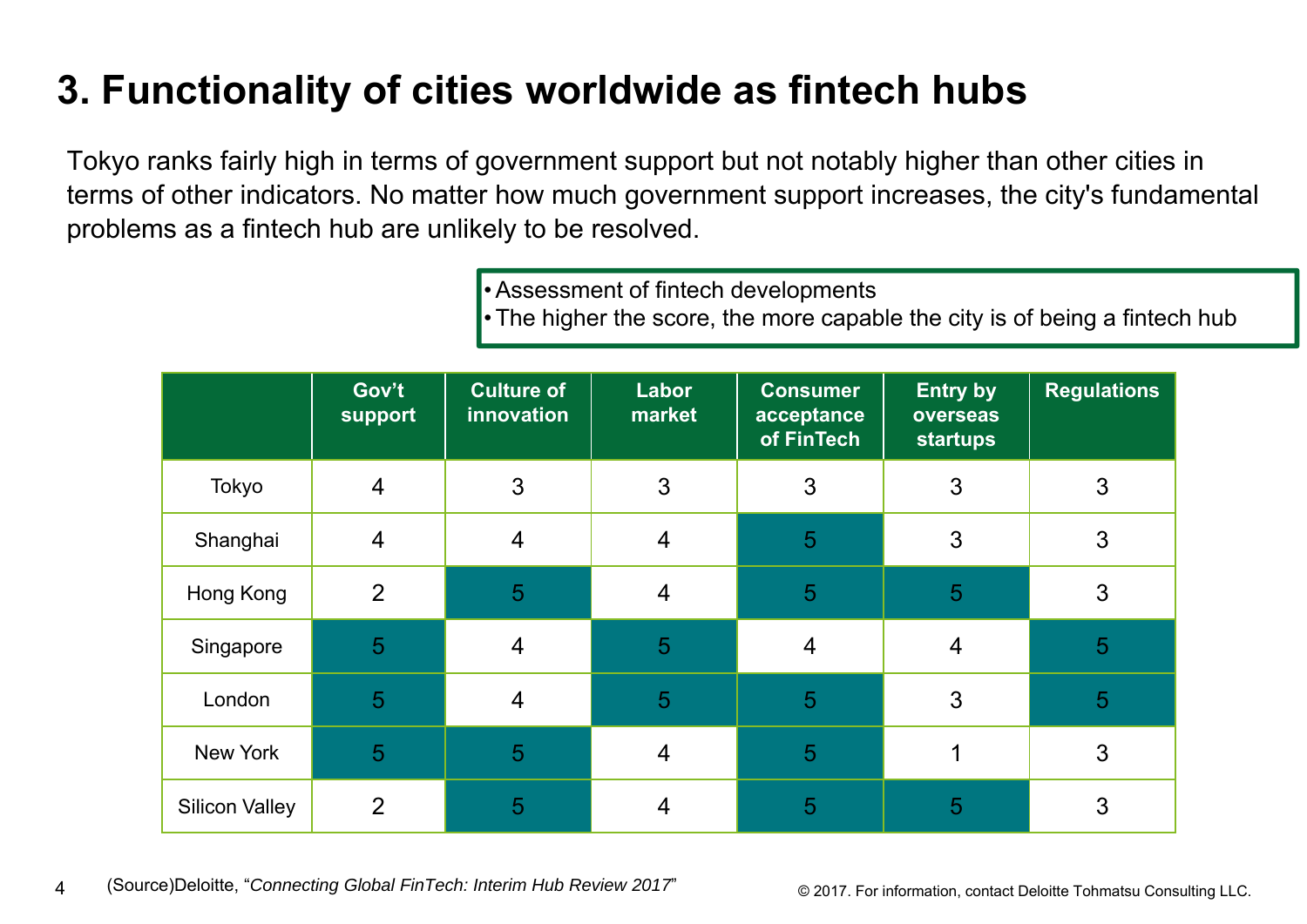### **4. How developed U.S. banks' fintech is**

Financial institutions that are at the forefront of fintech in the U.S. have developed and adopted fintech on their own and are thus at a stage of generating results much faster than Japanese financial institutions.

|                                                          | US                                                                                                                                                                |                                                                                                                                                                                                                            |                                                                                                                                                              |
|----------------------------------------------------------|-------------------------------------------------------------------------------------------------------------------------------------------------------------------|----------------------------------------------------------------------------------------------------------------------------------------------------------------------------------------------------------------------------|--------------------------------------------------------------------------------------------------------------------------------------------------------------|
|                                                          | <b>JPMorgan Chase</b>                                                                                                                                             | <b>Goldman Sachs</b>                                                                                                                                                                                                       | • Financial institutions that<br>are at the forefront of                                                                                                     |
| Data use                                                 | Partnership with Intuit, a<br>leading accounting software<br>company<br>- Accepts data access through APIs<br>from outside of the bank                            | Job reductions through the use<br>of Al<br>- Reduced cash equity traders from<br>600 to 2 over this 17 years<br>Internal use of Kensho (data<br>analysis software)                                                         | fintech in the U.S. have<br>gone from trials to actual<br>use.<br>Japan trails in terms of<br>pace of execution; many                                        |
| <b>Customer</b><br>data                                  | Partnership with OnDeck, an<br>online lender<br>- Possible to examine 4 million<br>companies for loans within 1<br>business day with its unique credit<br>scoring | <b>Establishment of Goldman Sachs</b><br><b>Bank</b><br>- The internet banking that accepts<br>deposit of 1 dollar<br>Investment on Symphony, a chat<br>service provider among traders,<br>and adoption by its own traders | initiatives in Japan are<br>still in the testing phase<br>U.S. financial institutions<br>hire many system<br>engineers so that they<br>can work on their own |
| <b>Foundation</b><br>for<br>supporting<br><b>FinTech</b> | • Systems engineers: 40,000<br>Development of its own<br>blockchain platform (Quorum)                                                                             | • Systems engineers: 9,000 (one<br>third of all employees)<br>• Possession of blockchain<br>development function                                                                                                           | development efforts.<br>High-level technologies,<br>ability to develop<br>blockchain platforms                                                               |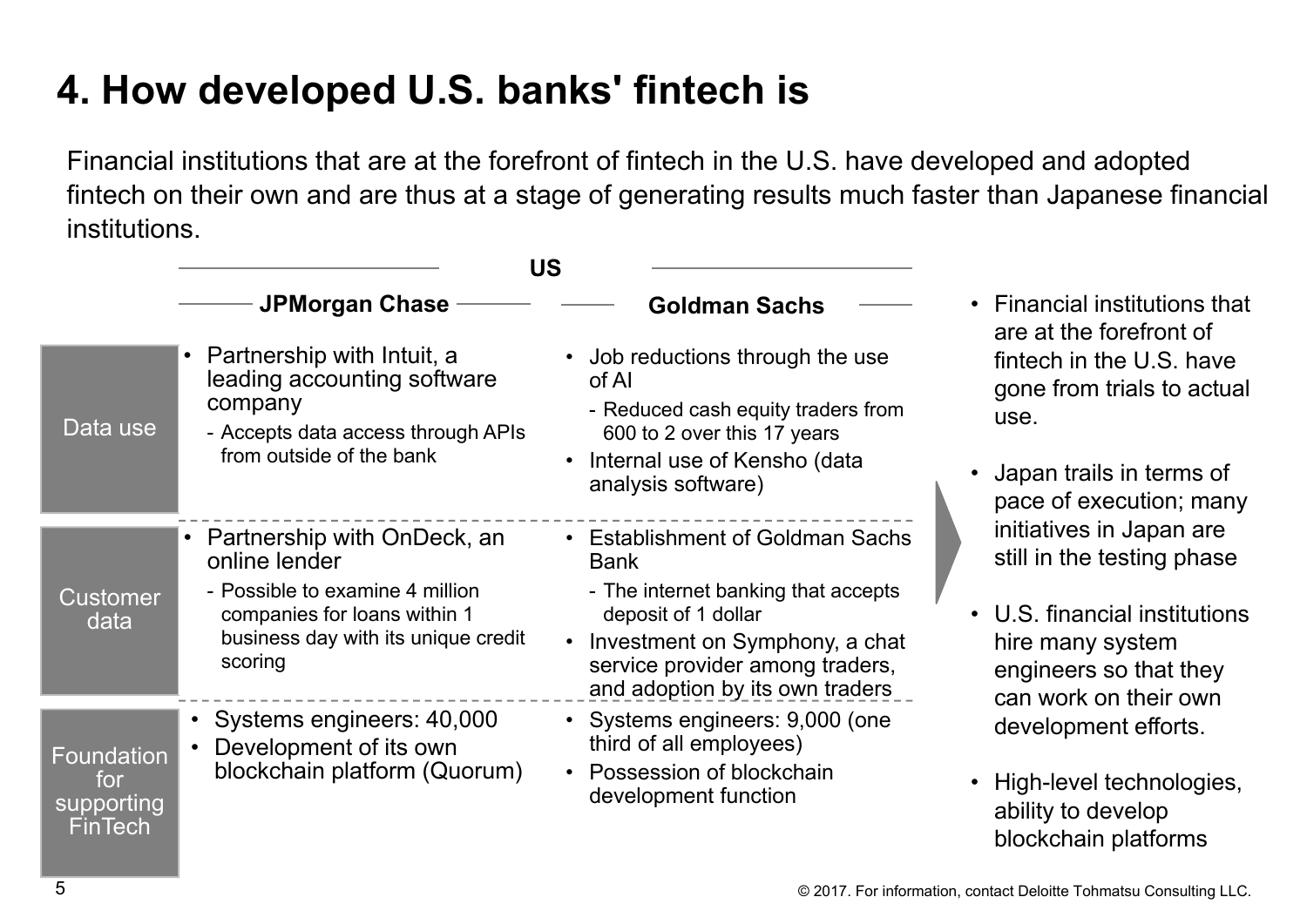## **5. Differences in views on systems in Japan and the U.S.**

Japanese systems have robust barriers because of high system requirements. As a result, response to fintech and other new initiatives (in terms of speed and costs) is weak.

|                                                                          | Japan                                                                                                                                                                                               |     | <b>US</b>                                                                                                                                                                                  |
|--------------------------------------------------------------------------|-----------------------------------------------------------------------------------------------------------------------------------------------------------------------------------------------------|-----|--------------------------------------------------------------------------------------------------------------------------------------------------------------------------------------------|
| <b>System</b><br>makeup<br>(financial<br>institutions)                   | Centralization focusing on core-<br>$\bullet$<br>banking system (local changes<br>affect whole system)<br>Basis: online real-time processing<br>Outside access limited to financial<br>institutions | Gap | Diversification by function (systems are<br>not affected much by other ones)<br>Basis: batch processing<br>• Outside access available also to parties<br>other than financial institutions |
| Quality<br>requirements<br>(not limited to<br>financial<br>institutions) | • Average downtime for core system:<br>1.3 hours a month                                                                                                                                            | Gap | • Average downtime for applications:<br>14.7 hours a month                                                                                                                                 |
| View on IT<br><i>investments</i><br>(financial<br>institutions)          | New development: 21%<br>Maintenance and operations: 79%                                                                                                                                             | Gap | New development: 42%<br>Maintenance and operations: 58%                                                                                                                                    |
|                                                                          | High hurdles for new initiatives because<br>systems are focused on overall<br>optimization and quality                                                                                              |     | Fairly flexible responses to new<br>initiatives because systems are focused<br>on individual optimization and high<br>tolerance                                                            |
|                                                                          | (Source) Financial System Council 「金融グループを巡る制度のあり方に関するワーキング                                                                                                                                         |     | $\mathbf{r}$ , $\mathbf{r}$ , $\mathbf{r}$ , $\mathbf{r}$ , $\mathbf{r}$                                                                                                                   |

6り ゲル一プ」咨判 Japan Users Association of Information System「企業IT行動調本2009」 © 2017. For information, contact Deloitte Tohmatsu Consulting LLC. グループ」資料、Japan Users Association of Information System「企業IT行動調査2009」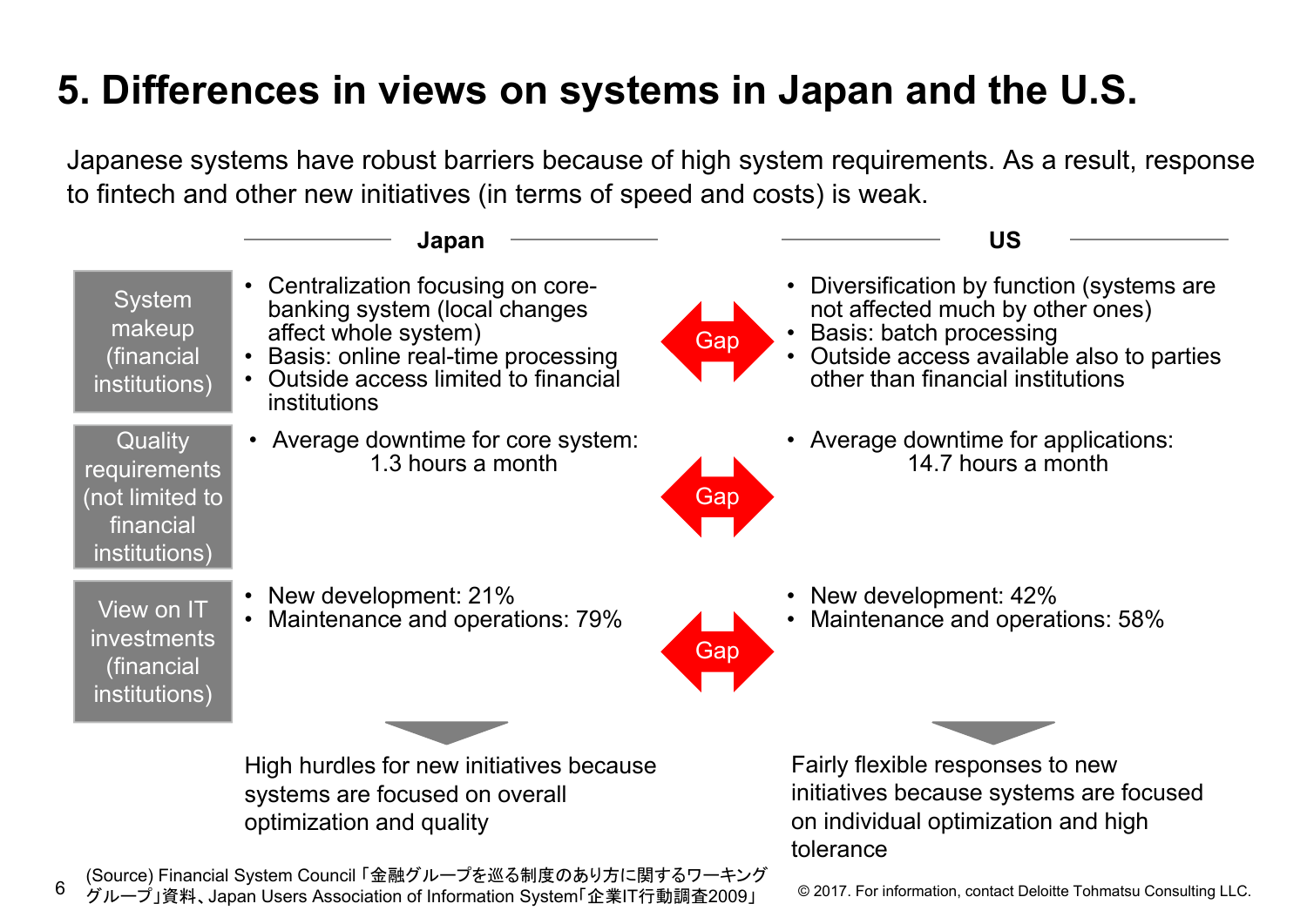# **6. Initiatives with block chain**

remain in just financial

business

In the US and Europe, utilization is proceeding in the public sector and among non-financial businesses and an environment favorable to formation of an eco-system, including financial businesses, is taking shape. Differences might emerge in eco-system initiatives in the future as a result.

|                                                                     | Japan                                                                                                                                                                                 | <b>US/Europe</b>                                                                                                                                                                                                                                       |                                                                                                                                                |
|---------------------------------------------------------------------|---------------------------------------------------------------------------------------------------------------------------------------------------------------------------------------|--------------------------------------------------------------------------------------------------------------------------------------------------------------------------------------------------------------------------------------------------------|------------------------------------------------------------------------------------------------------------------------------------------------|
| Financial<br><b>business</b>                                        | <b>S</b> : Healthy initiatives<br>Domestic money transfers (SMBC,<br>Mizuho, MUFG)<br>• Cooperative financing (Mizuho)<br>• Post trade (JPX, etc.)<br>• Digital currency (MUFG, etc.) | <b>S</b> : Healthy initiatives<br>International money transfers<br>(Stantander, etc.)<br>• Trade financing (UBS, HSBC, etc.)<br>• Post trade (CITI, etc.)<br>• Pre-IPO stock transactions<br>(NASDAQ)                                                  | US and European<br>financial firms<br>previously led in real-<br>world tests, but do not<br>have any clear lead at<br>this point               |
| <b>Public</b><br>sector and<br>non-<br>financial<br><b>business</b> | $\triangle$ : Early phase with few<br>examples<br>• Car good transactions<br>(Autobacs)<br>• Real estate information<br>management (Sekisui House)                                    | ©: Widening application scope<br>• Real estate registration (Swedish<br>government)<br>• Food traceability (Wal-Mart)<br>• Car sharing settlements (Daimler)<br>• P2P electricity transactions for EV<br>charging (major German power<br>firm: Innogy) | <b>US and European</b><br>governments and<br>companies are<br>implementing real-<br>world tests more<br>actively than Japanese<br>counterparts |
|                                                                     | Block chain benefits likely to                                                                                                                                                        | Possibility of new services through                                                                                                                                                                                                                    |                                                                                                                                                |

Possibility of new services through collaboration by the public sector and nonfinancial business with financial business

7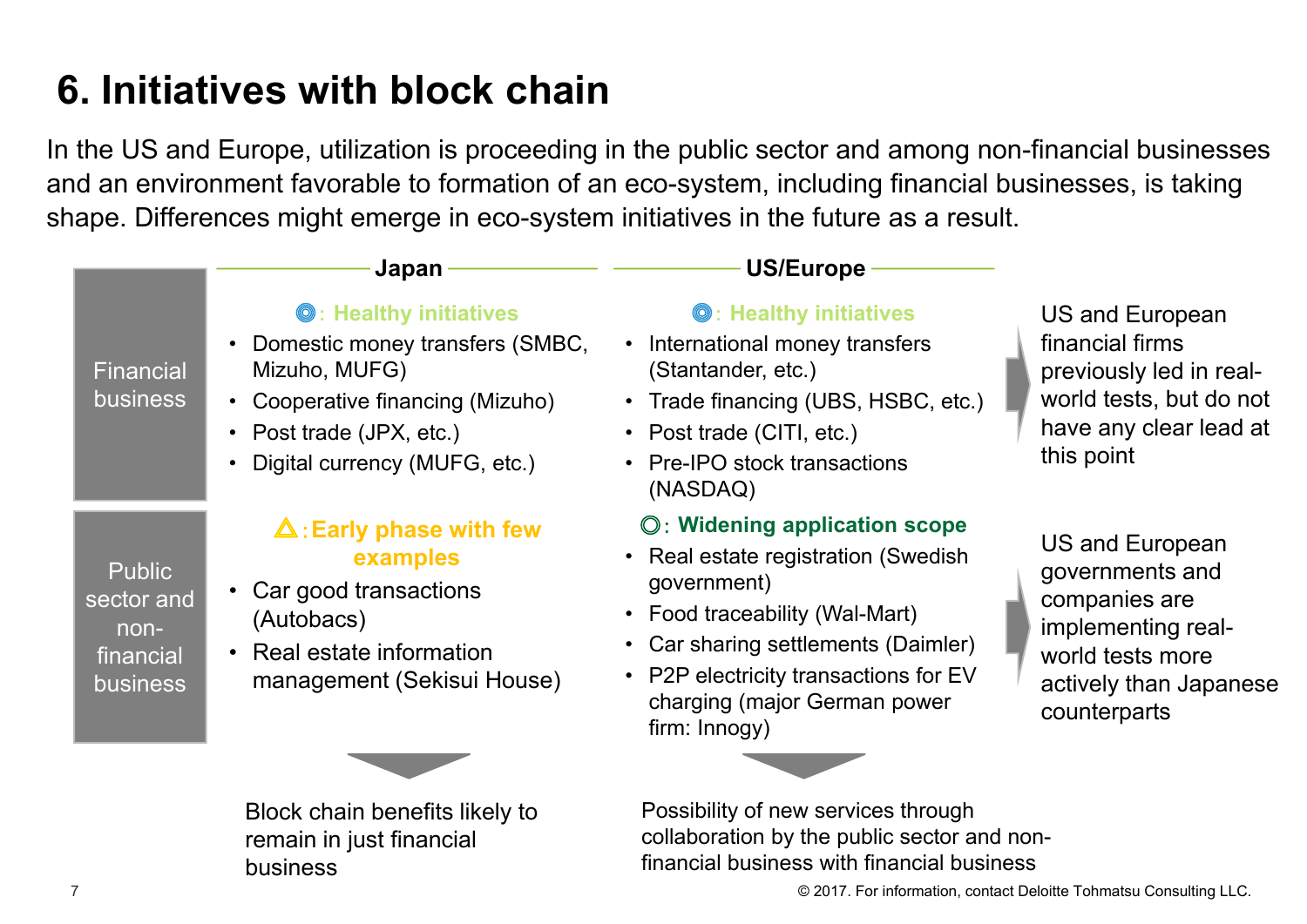### **7. Legal developments regarding APIs in various countries**

Developments are under way overseas, particularly in Europe, on laws applicable to payment intermediaries. One reason is that the view that authority over personal data and its use lies with individuals is particularly strong in Europe.

**US**

### Europe **Singapore**

- $\blacksquare$  **There are no laws directly regulating payment intermediaries.** 
	- However, the Bank Service Company Act possibly applies to agents that has concluded a partnership agreement with a bank
		- The law stipulates that inspections and regulations equivalent to banks will be imposed on contractors that provide services to banks under contract.
- $\blacksquare$  **Definition of new business classification, adoption of regulations on intermediaries**
	- PISP (Payment Initiation Service Provider) and AISP (Account Information Service Provider) are defined under PSD2 (Revised Payment Services Directive).

|                                  | <b>PISP</b>                                                 | <b>AISP</b>                                  |
|----------------------------------|-------------------------------------------------------------|----------------------------------------------|
| <b>Service</b>                   | Transmission of<br>payment instruction<br>by user's request | Provision of account<br>information to users |
| License/<br><b>Registration</b>  | I icense                                                    | Registration                                 |
| <b>Financial</b><br>requirements | Capital $\in$ 50,000 or<br>more                             | <b>None</b>                                  |

 $\blacksquare$  **Enactment of rule apportioning intermediaries' and banks' losses, requirement that banks respond to intermediaries' connection requests**

### $\blacksquare$  **Moves to enact laws to cover various types of paymentrelated businesses**

- MAS announced the consultation paper including introduction of payment control framework in activity-base (August 2016).
- Considering the following businesses as subject to regulation
	- 1. Issuing and maintaining payment means
	- 2. Acquiring business of payment transaction
	- 3. Funds transfer
	- 4. Operation of payment platform
	- 5. Integration of information on bank accounts and payment means
	- 6. Operation of payment system
	- 7. Prepaid card business
- Current regulation is divided into payment system law and money exchange & remittance business law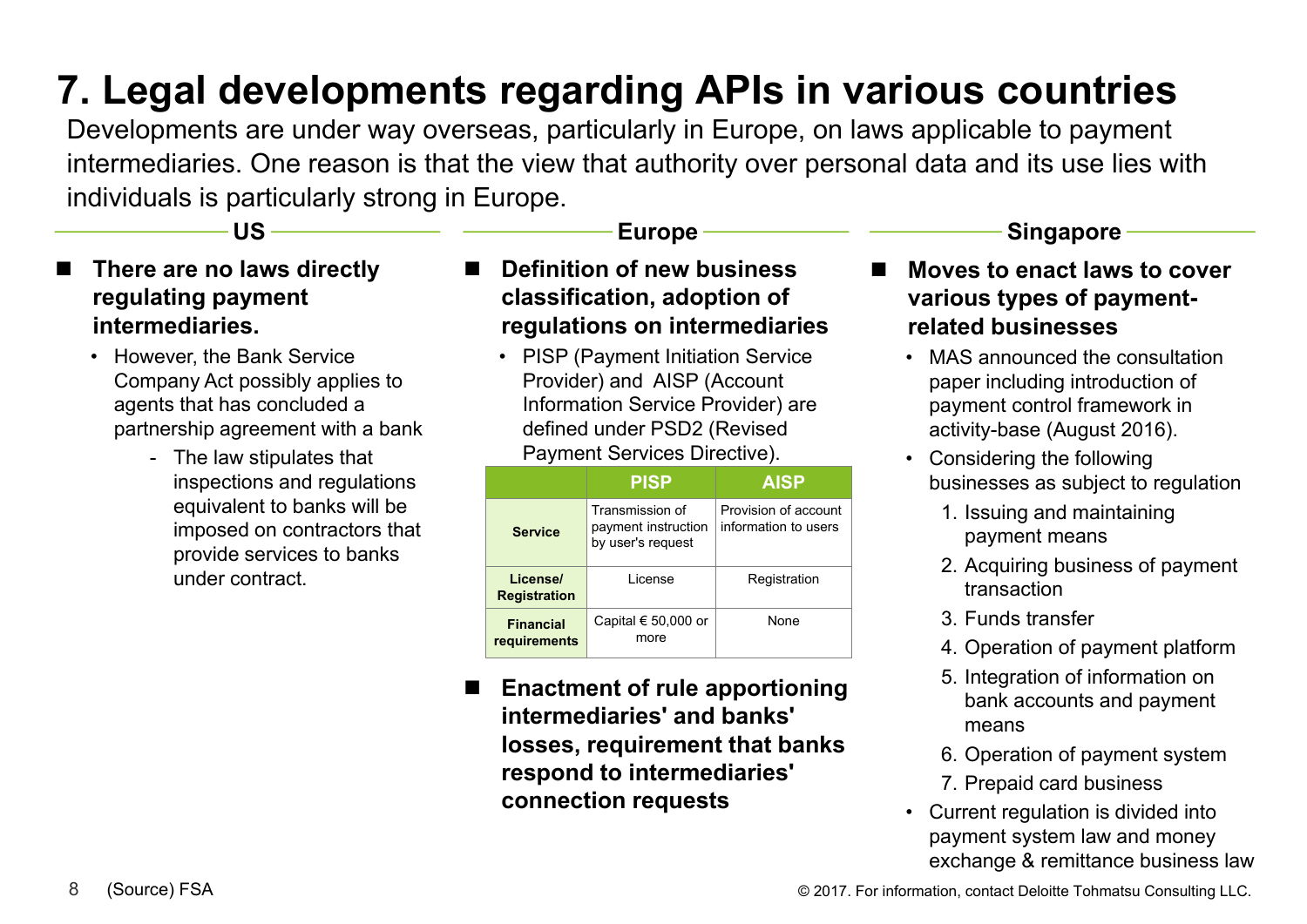# **8. Changes to Banking Act for formation of API ecosystem**

Changes to the Banking Act to make it easier for financial institutions and fintech companies to offer services using APIs and to form an API ecosystem with an expanded arrangement for protecting customers using these; however, unlike in Europe, weak awareness of the use of customer data and sensitivity to risks are concerns

### $\blacksquare$ **Formation of an API ecosystem by banks and fintech companies a roadblock**

- • API is a data connection specification for enabling data exchange between internal and external systems. With using financial institution's data through API by FinTech companies and customers, both financial institutions and FinTech companies can create new value.
- • On the other hand, when providing services using the API, there are many uncertainties such as legally vague roles and responsibilities of financial institutions and FinTech companies so that the ecosystem formation does not proceed.

#### $\blacksquare$ **Proliferation of services with insufficient security and consumer protections**

- • Services such as personal finance management (PFM) depend on screen scraping (keep ID / PW from customers and read the screen of financial institutions) because the legal positioning of services utilizing API is not clarified.
- •Services are expanding while security and customer protection issues are not solved
- $\blacksquare$  **Financial System Council's Working Group on the Financial System proposes legislation (December 2016)**
	- • It is pointed out that institutional framework is needed to make it possible to proceed open innovation soundly and appropriately while seeking to protect users.
- $\blacksquare$  **Definition of electronic payment processors and adoption of registration system for electronic payment processors**
	- The following tasks are defined as the substitution business of electronic payment;
		- -To transmit the instruction of payment transaction to the bank under the depositor's consignment
		- -To transmit the account information from the bank to depositor

### **Major changes**

**Back**

**ground**

- $\blacksquare$  **Development of regulations on electronic payment processors**
	- •Measures concerning user protection / organizational control / security management
	- Concluded a contract with banks on sharing of indemnity liability

### $\blacksquare$ **Development of regulations on banks**

- •Creation and publication of standards concerning the conclusion of contracts with substitution agencies of electronic payment
- •Prohibition of unfair discriminatory handling against substitution agencies of electronic payment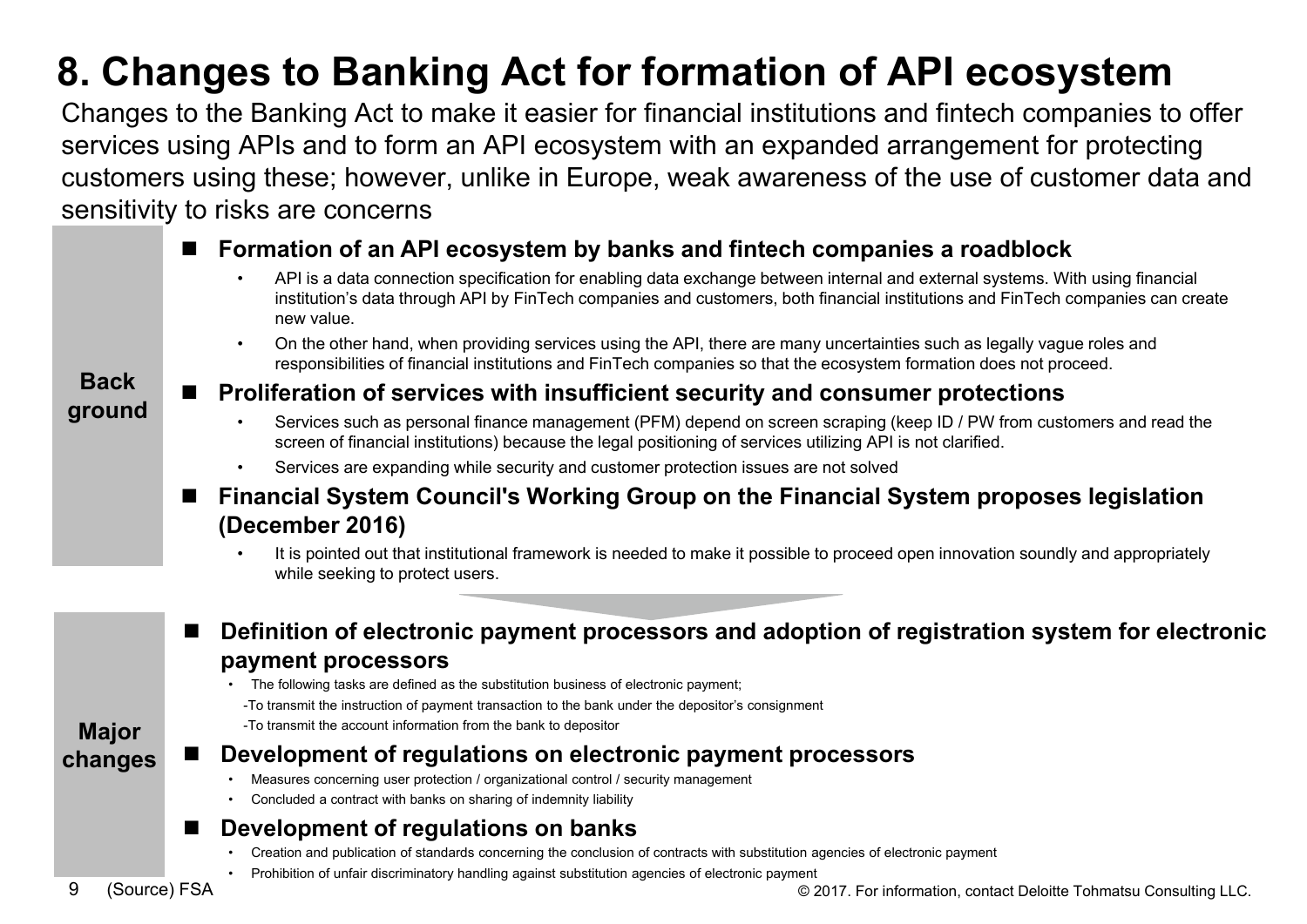### **9. Changes to Payment Services Act to include regulations on virtual currencies**

The Payment Services Act was amended to clarify the legal status of virtual currencies, for the first time in the world, and enact responses to virtual currency companies. A framework for protecting consumers was developed, and virtual currency transactions have been promoted. With further developments, growth in initial coin offerings using virtual currencies is likely to be sound.

|                            | Insufficient protections for consumers                                                                                                                                                                                                                           |  |  |  |  |  |
|----------------------------|------------------------------------------------------------------------------------------------------------------------------------------------------------------------------------------------------------------------------------------------------------------|--|--|--|--|--|
| <b>Back</b><br>ground      | As there is no regulation for the companies dealing with crypto currency, it was happened that the customer's assets were lost due<br>to the collapse of the crypto currency exchange office such as Mt. Gox.                                                    |  |  |  |  |  |
|                            | <b>Money laundering risks</b>                                                                                                                                                                                                                                    |  |  |  |  |  |
|                            | Because identity verification is insufficient and there is no mechanism for the authorities to grasp suspicious transactions, the<br>money laundering risk in crypto currency transactions is increasing                                                         |  |  |  |  |  |
|                            | The Financial Action Task Force (FATF) announced guidance for registration and licensing of crypto currency exchange<br>$\Rightarrow$<br>offices as well as the identification of customers                                                                      |  |  |  |  |  |
|                            | Definition of crypto currency                                                                                                                                                                                                                                    |  |  |  |  |  |
|                            | Defined as a property value that can be used (settled) for purchasing goods or can be exchanged (purchased) to cash with an<br>unspecified majority as a counterparty. A currency-dominated asset are excluded.                                                  |  |  |  |  |  |
|                            | It is different from a currency or an electronic money.<br>$\bullet$                                                                                                                                                                                             |  |  |  |  |  |
|                            | Regulations on crypto currency companies                                                                                                                                                                                                                         |  |  |  |  |  |
| <b>Major</b>               | Registration is required as a virtual currency exchange companies                                                                                                                                                                                                |  |  |  |  |  |
| changes<br>(April<br>2016) | The asset isolation and accounting audit are mandatory to manage customer information safely as well as protect customer<br>properties                                                                                                                           |  |  |  |  |  |
|                            | Designation of crypto currency companies as a specified business operator under the Act<br>on Prevention of Transfer of Criminal Proceeds                                                                                                                        |  |  |  |  |  |
|                            | Same as the case of banks and money transfer companies, it specifies to take measures against money laundering such as identity<br>verification and authority reporting of suspicious transactions based on Act on Prevention of Transfer of Criminal Proceeds.  |  |  |  |  |  |
|                            | Regulations on authorized payment service companies                                                                                                                                                                                                              |  |  |  |  |  |
|                            | It is designated as "certified payment business association" that the industry group that provide guidance and recommendations to<br>member companies.                                                                                                           |  |  |  |  |  |
| 10<br>(Source) FSA         | The Cabinet Office Ordinance stipulates that the certified payment business association determines crypto currencies which<br>$\Rightarrow$<br>can be listed in crypto currency exchanges.<br>© 2017. For information, contact Deloitte Tohmatsu Consulting LLC. |  |  |  |  |  |
|                            |                                                                                                                                                                                                                                                                  |  |  |  |  |  |

 $1<sub>0</sub>$